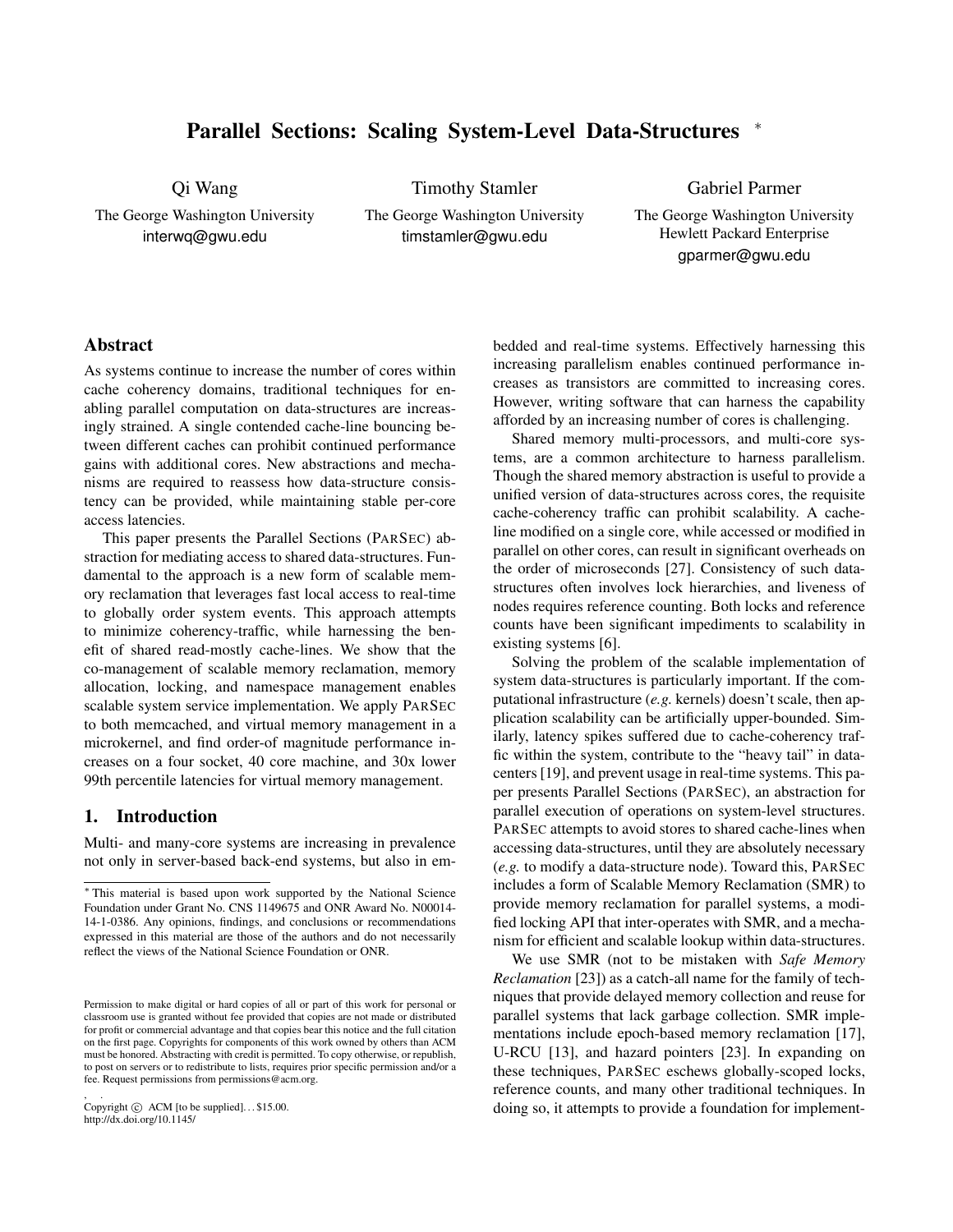ing system-level structures that will scale with increasing hardware capabilities.

Previous SMR techniques avoid reference counts on datastructure nodes by instead ensuring that data-structure accesses are surrounded with library calls to denote the start and end of data-structure accesses. The goal is that access to the data-structure proceeds in parallel, as opposed to with mutual exclusion. This makes it difficult to know when a node is being accessed, thus when its memory can be reclaimed once freed. To determine if a node is referenced, SMR implementations ascertain if *any* parallel thread is accessing the data-structure when the node is freed. If it is possible that a reference exists (a thread is accessing the data-structure), then the reclamation of the node's memory must be delayed. This technique is conservative as a parallel thread that is accessing the data-structure might not be accessing the specific freed node. However, this conservative technique enables implementations with no shared cacheline stores on the read-path. However, data-structure modifications must be synchronized with these parallel accesses, and with each other. RCU often serializes modifications to avoid races, and updates the data-structure atomically by first copying a node, then using a single atomic operation to update it in the data-structure (hence the name, Read-Copy-Update). However, the update path introduces shared cacheline modifications that inhibit scalability (as shown in Section [5\)](#page-8-0).

PARSEC SMR uses *local* access to *global* real-time to scale, even in the presence of modifications, and a specialized locking API to synchronize modifications at the granularity of individual nodes. Real-time is used to establish an ordering between data-structure node deallocation, and each thread's access to the data-structure to prevent the reuse of the memory for a freed node that could still be referenced.

## Contributions.

- We introduce PARSEC's SMR mechanism that aggressively avoids stores to non-core-local memory for scalable data-structure access and modification.
- We detail the design of the PARSEC abstraction, including the integration of SMR, memory management, and namespace management.
- We provide an evaluation of PARSEC's SMR implementation in isolation, and applied to a popular application (memcached).
- We detail and evaluate the application of PARSEC to the memory mapping management subsystem of a kernel, and compare to Linux.

This paper is organized as follows. Section [2](#page-1-0) provides a survey of approaches to parallel data-structure construction. Section [3](#page-3-0) introduces PARSEC and discusses its design, while Section [4](#page-8-1) details PARSEC's use in a virtual memory mapping manager. Sections [5,](#page-8-0) [6,](#page-13-0) and [7](#page-13-1) evaluate PARSEC, discuss related work, and conclude.

# <span id="page-1-0"></span>2. Parallel Data-Structures Background

PARSEC consists of two complementary components: first, a scalable mechanism for tracking the existence of references into data-structures to determine when memory can be freed without requiring stores to contended cache-lines; second, a collection of capabilities that use this facility to ease the implementation of complicated data-structures. These include scalable flat namespace lookup and management, and integration with fine-grained locking.

We introduce a simple abstract data-structure to understand achievable scalability properties. The data-structure, D consists of a set of nodes  $\{n_0, \ldots, n_M\}$ . Operations provided on the data-structure include:

- observe $(n_i)$  which reads a node's memory;
- modify $(n_i, \ldots, n_j)$  which issues stores to a node's, or a series of node's memory;
- add $(n_i)$  which adds  $n_i$  to  $D$ ;
- delete( $n_i$ ) removes it from D, and frees it.

These operations are almost always paired with lookup (*e.g.*  $\text{modify}(\text{lookup}(p)))$  where

•  $n_i$  = lookup(p) where p is a predicate satisfied by a single node.

Operations executed in parallel are denoted as  $o_0|o_1$ . Given this, PARSEC aims to enable scalable execution of *all* operations *except* for:

• modify $(n_i, \ldots)$  | modify $(n_i, \ldots)$ 

If the same node is modified with high frequency by multiple cores, the unavoidable cache-line bouncing will prevent scalability. In such cases, message passing [\[4\]](#page-14-6) is likely the main alternative.

Notably, the following *should* execute scalably:

- $\bullet$  modify $(n_i, \ldots) \mid \text{\texttt{modify}}(n_j, \ldots)$
- observe $(n_i)$  | observe $(n_i)$  | observe $(n_j)$

Modification to the structure of D via  $add(n_i)$  and  $\text{delete}(n_i)$  is intrinsically data-structure specific. PARSEC attempts to provide the tools to implement these scalably, and we investigate its application to complex data-structures in Section [5.](#page-8-0)

Unlike lookup structures as studied in [\[12\]](#page-14-7), PARSEC mainly focuses on data-structures whose structure directly corresponds to the semantic organization of the represented data. For example, we apply PARSEC to implement a virtual memory subsystem that uses the recursive addressspace model in  $[20]$ . For this structure,  $D$  is a set of nodes, each representing a specific page mapping into an address space. These mappings are organized into trees, which can be stored as hierarchical linked lists, where node deletion removes an entire subtree, and individual nodes are looked up in constant time. Similarly, virtual address tracking in Linux (via vm area structs) and dentry-based in-memory filesystem organization are all similarly complex structures. PARSEC's techniques, especially for scalable memory recla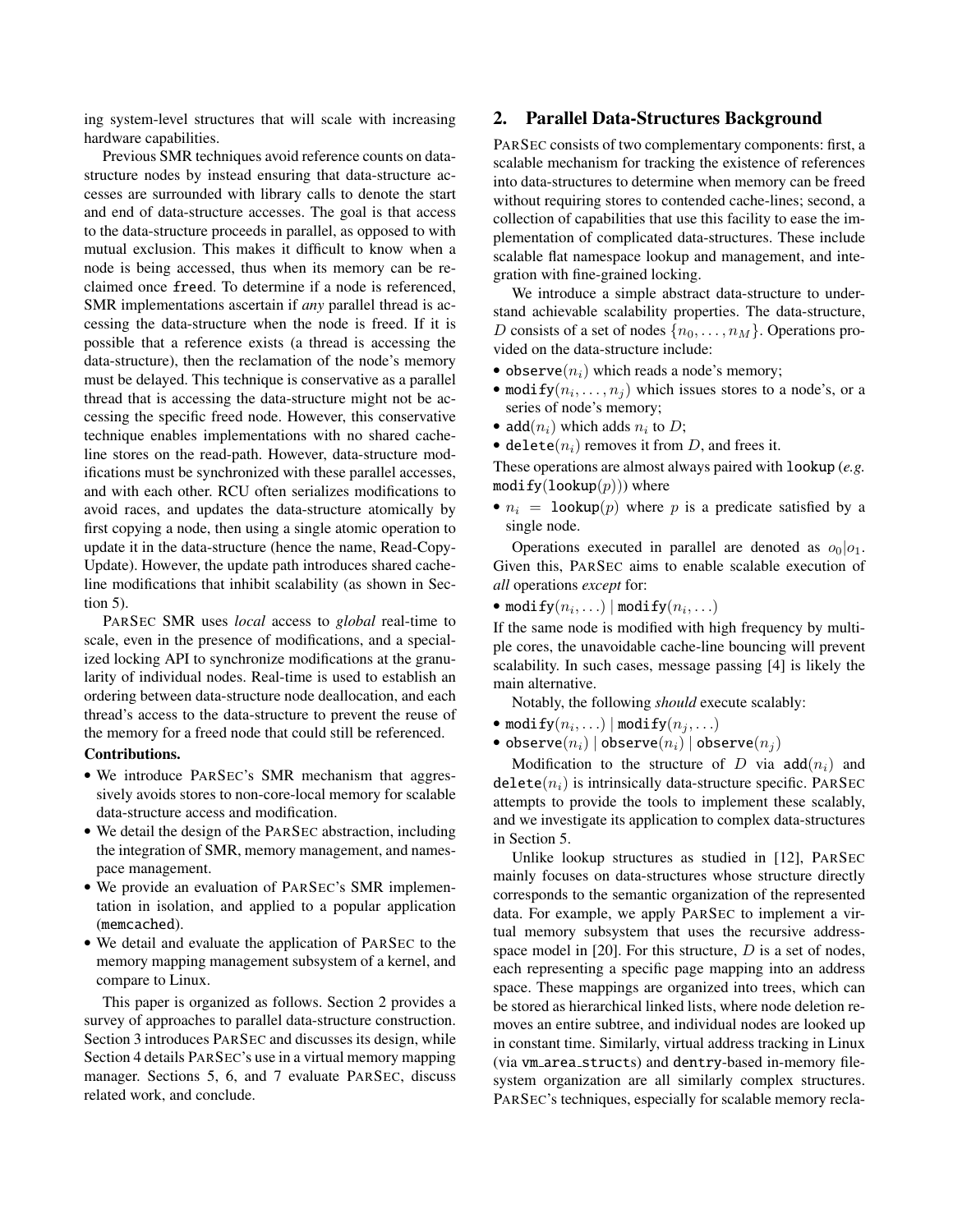mation, are complementary to the structures in [\[12\]](#page-14-7) that require SMR.

# 2.1 Mutual Exclusion and Non-Blocking Data-Structures

Per-data-structure locks trivially ensure consistency (a semantically valid ordering of operations) among node operations by sequencing access to all nodes in D. However, this prevents scalable execution even of observe $(n_i)$ observe $(n_i)$ ; Amdahl's law puts a hard limit on the achievable speedup. Fine-grained lock hierarchies use separate locks to protect access to each node, or groups of nodes. This enables parallel access to different nodes, and attempts to minimize the hold time of locks while performing lookup. However, as the number of cores increases, the simple modification of a lock's cache-line dwarfs the sequential holdtime of the lock, thus preventing scalability.

On the other hand, non-blocking data-structures [\[12\]](#page-14-7) avoid the use of locks, instead directly relying on atomic instructions such as fetch-and-add (faa) and compare-andswap (cas) for synchronization. These include both lockfree structures that guarantee progress for *some* operation, and wait-free operations that guarantee progress for *each* operation. The correctness of such algorithms are defined by *linearizability* – a point when the sequencing of parallel modifications to memory is guaranteed [\[18\]](#page-14-9). Nonblocking algorithms use SMR to provide scalable lookup (observe $(n_i)$  | observe $(n_i)$  | observe $(n_j)$ ). However, add and delete usually involve complicated, data-structure specific logic that considers all parallel interleavings.

PARSEC uses a scalable implementation of SMR to provide scalable lookup, and a collection of wait-free algorithms to support the parallel processing of complex datastructures. PARSEC locks integrate with SMR to enable locks to be taken only for the node(s) to be modified.

## <span id="page-2-0"></span>2.2 Scalable Memory Reclamation and PARSEC

We posit that SMR is a *key to scalable data-structure access*. The intuition is that scalable performance is only possible when cache-coherency traffic is minimized, and such coherency traffic (especially for observe $(n_i)$ ) | observe $(n_i)$  | observe $(n_i)$ ) is avoided only by completely eliding stores to globally visible cache-lines. This implies that cores access D in parallel without any explicit synchronization. However, this complicates reference tracking and memory reclamation, which motivates SMR.

PARSEC Interface. The PARSEC interface for accessing a data-structure, and for memory management follow.

- ps enter(struct ps \*) Declare the start of a section in which references to nodes in *D* exist.
- ps exit(struct ps  $*)$  Declare the end of that section. No references to nodes within  $D$  can remain.
- void \*ps\_alloc(struct ps \*, size\_t sz) Allocate memory for use within the data-structure.

• ps free(struct ps \*, void \*node) – Deallocate a node.

SMR implementations fundamentally exist to ascertain if a freed node that as been disconnected from D is still possibly accessed by a parallel thread. In addition to the equivalent functions to ps\_enter and ps\_exit, SMR implementations such as RCU and epoch-based memory reclamation implement a function, synchronize that is based on the concept of a *grace period* [\[13\]](#page-14-5). It is called at time  $t_1$ , and enables this thread to block waiting for a *grace period* between times  $[t_1, t_2]$  where  $t_2$  is a time when *no references exist* to nodes removed from  $D$  before  $t_1$ . A node  $n_i$  made unreachable within D, and freed at  $t_0 \, (< t_1)$  can be reclaimed and reallocated after  $t_2$ .

PARSEC does not expose this synchronization interface, instead using a modified version directly within its memory deallocation logic. Additionally, PARSEC finds grace periods for the *time in the past*, when a specific node was freed.

• int ps<sub>-quiesce(struct ps \*, tsc<sub>-t</sub> t) – Return *true* if</sub> all parallel threads have quiesced (*i.e.* a grace period has elapsed) at a point in time in the past, t. That is, return *true* if and only if

$$
\forall_{c \in cores} t_{enter}^{c} > t \lor t_{enter}^{c} < t_{exit}^{c}
$$

where  $t_{enter}^c$  and  $t_{exit}^c$  are the times (for example, measured using the CPU time-stamp counters) for core  $c$ 's entry and exit from the parallel section. The time  $t$  corresponds to the when  $ps$  free was called, and is compared against the ps enter and ps exit times of each core. It determines if each thread has ps\_exited all parallel sections that could have been active at t.

In contrast to the traditional synchronize, freed memory is queued so this  $t$  is in the past, thus increasing the chance of quiescence. Additionally, ps quiesce is *wait-free* – it does not block spinning on the state of other threads. This last fact means that memory is allocated if no memory can be reclaimed (*i.e.* a grace period hasn't elapsed) to avoid the significant performance and latency impact that blocking could incur.

In this paper, we use the SMR *read path* to denote threads that use only ps enter() and ps exit(), and the *update path* to include the freeing of memory and the use of synchronize/ps\_quiesce after an update to  $D$ .

PARSEC locks. With traditional locking, freeing a node  $(n_f)$  requires taking a lock containing nodes with references to  $n_f$ , removing the references, unlocking, and freeing  $n_f$ 's memory. Parallel access to the data-structure are synchronized with the free via the lock. With PARSEC SMRmediated access to data-structures, lookups in the datastructure are *not* synchronized with parallel frees, thus the locking API must be subtly different than a traditional interface (*i.e.* POSIX pthreads). Specifically, the *references* to a node to be freed are not protected by locks, thus to handle the case where a thread tries to acquire a lock on an already freed object, PARSEC locks are specialized to check if the node has already been freed. Thus, the PARSEC lock inter-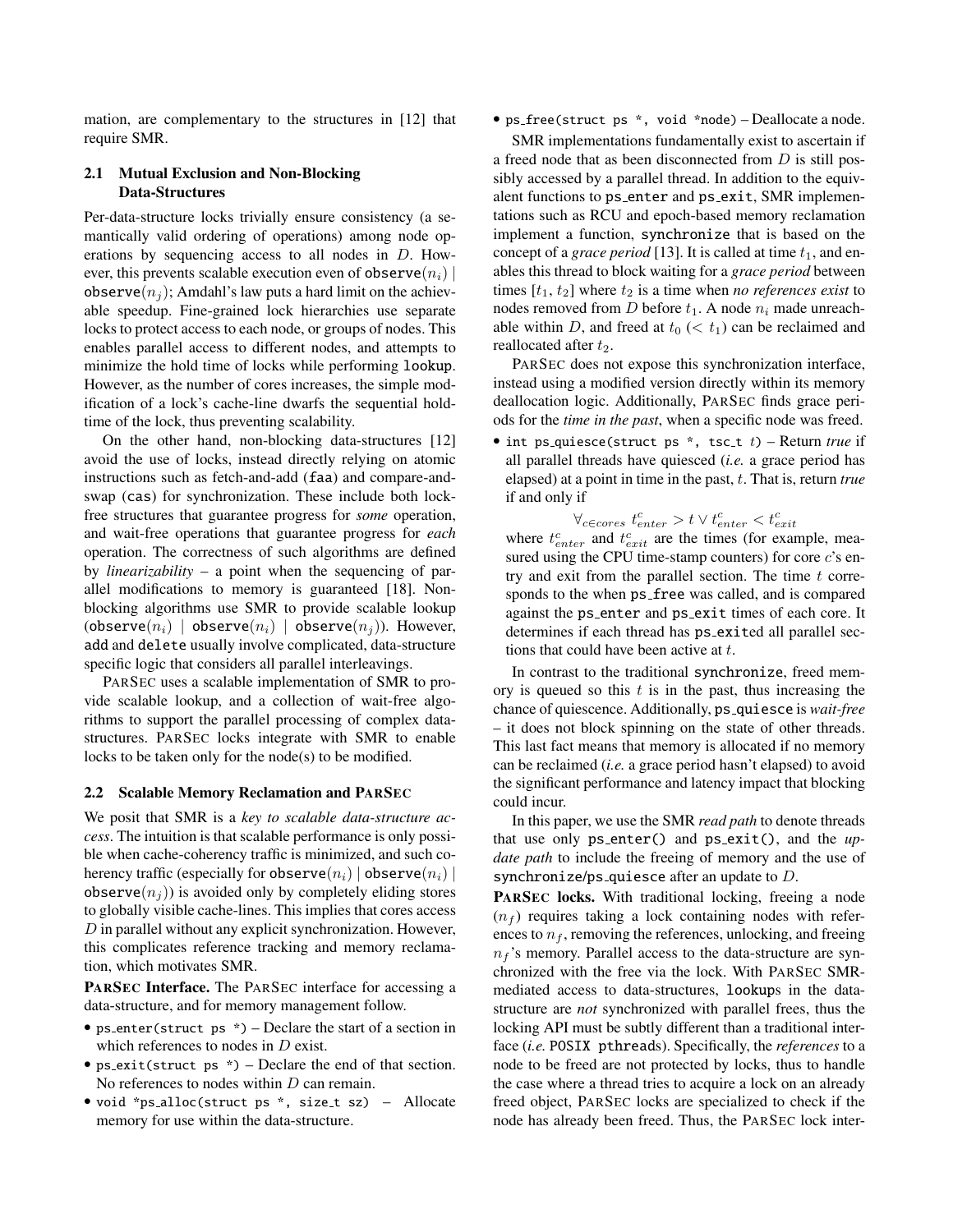```
void observe (D, identifier) {
    ps_enter (D->ps);
    n = lookup(D, identifier);
     \frac{1}{\sqrt{2}} process on the node
    ps_exit(D->ps);
}
void \text{ modify}(D, identifier)ps_enter (D->ps);
    node = lookup(D, identifier);if (ps\_lock\_take (node, node-)lock ) {
         \frac{1}{\sqrt{2}} modify the node
         ps_lock_release(node, node->lock);
     }
    ps\_exit(D \rightarrow ps);}
void delete (D, identifier) {
    ps_enter (D->ps);
    node = lookup(D, identifier);if (ps\_lock\_take (node, node\_block)) {
             cleanup & update D
         ps_lock_release_free ( node , node->lock ) ;
     }
    ps\_exit(D \rightarrow ps);}
```
<span id="page-3-1"></span>Figure 1. Example PARSEC pseudocode for observe, modify, and delete. face includes slight variations on the typical take (lock) and

release (unlock) operations to support interoperability with SMR.

- int ps lock take(void \*node, struct ps lock \*) Attempt to take a lock for a node, node. Return *false* if the node has been freed, thus cannot be locked.
- void ps lock release(void \*, struct ps lock \*) Release a taken lock for a node.
- void ps lock release free(void \*, struct ps lock \*) – Release a node's lock, and simultaneously free the node.

ps lock take will fail if the node being locked has been previously freed due to a parallel deletion. Such a case could result from a race between (a) chasing the pointer to the node and accessing the node, and (b) freeing and removing reachability to the node. ps\_lock\_release\_free atomically marks the node as freed, and releases the lock. This ensures that any other thread contending the lock will fail to achieve access upon seeing it freed. The integration of locking with SMR is the key to this interface. The node is passed to each function as the memory header of the node includes the status of the node (*i.e.* free or allocated).

Figure [1](#page-3-1) shows an implementation of three operations of  $D$  implemented using PARSEC. Each uses lookup to find the node of interest and either processes on it, modifies it, or frees it. Though modification and deletion use locks, they are used to provide mutual exclusion only on those nodes that require modification. In this example, these locks are not used to serialize access to the nodes for read-only (observe) access, nor for lookups. As such, care must be taken to preserve intra-data-structure links (*i.e.* next pointers in linked lists) so that lookups always find valid nodes, just as with RCU-enabled data-structures. We have found that this constraint is not generally difficult for system data-structures. File system hierarchies, virtual memory nodes, and hashtables don't require complex changes in node linkages. PAR-SEC includes lookup facilities to map between a scalar identifier, and a node in the data-structure to ease this burden. To avoid locks in observe, modify must ensure that changes are made atomically (which RCU handles with copy and update). Where this atomic modification of nodes is difficult, locks can also be used in observe. Figure [1](#page-3-1) motivates the specialized PARSEC lock API. A thread can attempt to modify a node while another thread has the node's lock and is in delete. Though modify followed a valid pointer to the node, when the lock is released, the node is no longer active – it has been freed. Thus, modify is notified of this case via ps lock take's return value. Section [3.6](#page-7-0) provides a complete treatment of the consistency properties of PARSEC.

# <span id="page-3-0"></span>3. PARSEC Design

PARSEC Goals. PARSEC focuses on the following goals:

- G1 *Scalable-by-default parallel access.* For cases where data-structure consistency does not require explicit synchronization (for example, observe $(n_i)$ ) observe $(n_j)$ ), PARSEC must avoid these expensive operations.
- G2 *Support for general workloads.* Many parallelization techniques make trade-offs in favor of read-heavy workloads. Though read-heavy optimizations are essential for efficient lookup, updating the structure is also quite common in systems code.
- G3 *Integration with traditional consistency methods.* When synchronization on specific nodes within the data-structure is required, PARSEC must integrate with conventional synchronization techniques, which generally means locks. In this case, PARSEC should still provide scalable lookup of nodes within the structure before utilizing the traditional techniques.
- G4 *Predictable latency.* Common operations in PARSEC should be wait-free, thus avoiding the introduction of low-probability, high-latency spikes. This is essential for real-time systems, but is additionally increasingly important in data-centers to avoid the "heavy tail" [\[19\]](#page-14-2).

## 3.1 Scalability of Existing SMR Techniques

To understand the PARSEC implementation, we briefly discuss existing SMR techniques. Epoch-based scalable mem-ory reclamation [\[17\]](#page-14-4) and U-RCU [\[13\]](#page-14-5)<sup>[1](#page-3-2)</sup> take core-local snapshots of a global value (epoch counter and quiescence period, respectively) in their equivalent of ps\_enter. These snapshots must be committed to memory before accessing the data-structures to guarantee that other cores properly ob-serve the subsequent access to the data-structures<sup>[2](#page-3-3)</sup>. This path

<span id="page-3-2"></span><sup>&</sup>lt;sup>1</sup>We use the default urcu-mb variant that can be used by general, preemptible applications.

<span id="page-3-3"></span><sup>2</sup> A memory barrier is used to avoid store-to-load re-orderings. This paper assumes an architecture such as x86 that supports the Total Store Order (TSO) memory model. Extrapolation of the algorithms to looser models is relatively straight-forward.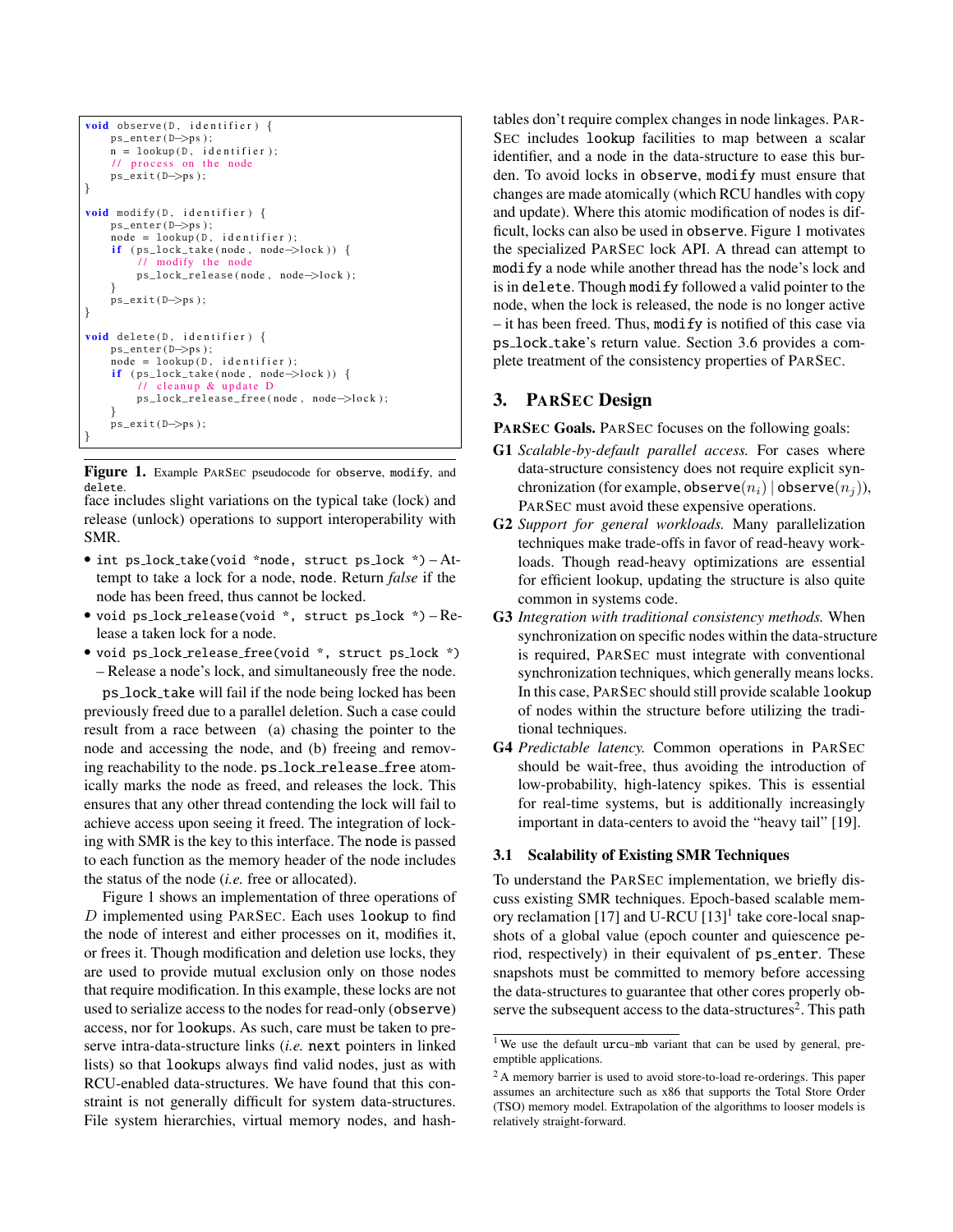is scalable in the read-only case as threads read only global values in cache-lines in the *shared* state, and store only to local cache-lines. Consequently, observe $(n_i)$  | observe $(n_i)$ | observe $(n_i)$  should scale.

*Read-side scalability.* When a thread synchronizes (i.e. when  $D$  is updated, and nodes are freed), it first updates the global value. This has the effect of invalidating all other core's cached data for that cache-line, and causing the corresponding coherency traffic when they next load the global variable. This impedes the scalability of the *read* path, especially for high update rates. For example, with observe $(n_i)$  $\vert$  delete $(n_i)$ , observe latency increases significantly (Section [5.1\)](#page-8-2).

*Update-side scalability.* synchronize iterates through all other core's core-local structures, and it must block (or spin) until some predicate is satisfied by their local variables. Though this predicate is different for epoch-based SMR and U-RCU – progression through an epoch, or a quiescence period, respectively – the impact is the same: loads are issued to core-local cache-lines that are frequently modified by the other cores. This causes significant cache-coherency traffic, and impedes scalable performance of the update path. In practice, this means that observe $(n_i)$  | delete $(n_i)$  and  $\text{delete}(n_i) | \text{delete}(n_j)$  are *not* scalable. SMR techniques often focus on read-mostly workloads for this reason.

Factors that impact SMR latency. Minimizing tail-end latency is important in real-time and cloud systems [\[19,](#page-14-2) [27\]](#page-14-0). The goal is to both provide *wait-free* behavior for each operation in the SMR interface, and to minimize the coherency traffic required to make progress so that the latency of each operation scales. We assume that the minimum latency for a synchronize is lower-bounded by the latency a of a readside section. Existing implementations either block waiting for all threads to elapse a grace-period, or don't guarantee progress by returning quiescence failure. In the former case, update latency is compounded by the coherency-traffic latency.

#### 3.2 PARSEC Scalable Memory Reclamation

PARSEC introduces a SMR technique that alleviates cachecoherency traffic hot-spots on the read and update paths discussed in Section [2.2](#page-2-0) using a number of techniques. Key to these techniques is the use of a simple mechanism provided by recent processors: consistent, or invariant Time-Stamp Counters (TSC). The time-stamp counters are monotonically increasing (modula wrap-around) cycle counts read with specific instructions (*i.e.* rdtsc on x86). Invariant TSC guarantees a constant cycle rate, regardless of each core's operating frequency. Invariant TSCs are available on recent (all Nehalem and later) Intel x86 processors (as indicated by the CPUID instruction, and described in the Intel 64 and IA-32 Architecture Software Developers Manual, Volume 3B: System Programmers Guide, 17.14.1), on which a constant cycle rate is guaranteed regardless of ACPI P-, C-. and T-

states. The key to PARSEC SMR is that the *thread-local time-stamp counter provides a global ordering of events* that otherwise would requires synchronization through shared cache lines. The events we are primarily concerned with are (1) when a thread is in a parallel section, and (2) when a node is made unreachable within D. A total ordering between these events provides all the information required to know if reclamation of the node is possible. The synchronization API is slightly modified to provide the more general notion of *quiescence at a specific TSC in the past*. In PAR-SEC, the TSC for which we must determine that no existing references can exist corresponds to when a specific node was freed. This enables a number of optimizations within the implementation of ps quiesce that cache *other core's* quiescence values to avoid loads to remote memory.

Using rdtsc for globally ordering events on x86. PARSEC uses TSCs to provide *local* access to a *global* ordering of events. On all Intel x86 processors running Linux that support an invariant TSC that we tested on, the TSCs on different cores are offset by a small, but constant amount (on the order of a couple thousand cycles). The OS can synchronize TSCs using the IA32 TSC ADJUST Model Specific Register (MSR). If necessary, the PARSEC library could account for any remaining offset between cores with a constant by populating an offset table at initialization. Given that the absolute differences on our systems are small, we apply a simple offset for comparisons between core's TSCs.

Compensating for micro-architectural effects. As rdtsc is not a serializing instruction, and the rdtscp serializing variant can have significantly more overhead, PARSEC must compensate for the possibility that out-of-order execution will result in an inaccurate TSC. When entering into a parallel section, the TSC is guaranteed to represent a time *before* data-structure access due to a memory barrier that ensures stores (including the TSC being written) commit. When a node is freed, the TSC is again taken with the possibility of pipeline reordering. In this case, reordering the rdtsc later in the instruction stream is not a correctness issue as it cannot result in reusing the node earlier. Reordering the rdtsc *earlier* in the execution stream can result in a TSC that overlaps with actual node access. This is avoided by using either memory barriers, or by adding an additional offset to TSC comparisons at least as long as the maximum reordering latency. PARSEC, motivated by simplicity, uses the former.

Simplified PARSEC SMR implementation. Figure [2](#page-5-0) depicts a simplified version of quiescence detection in PAR-SEC. thdid() returns the current thread id, and

mem\_barrier() is a memory barrier to flush the store buffer. Entrance into, and exit from the library are marked by simply recording the corresponding cycle counts into that thread's per-thread structure<sup>[3](#page-4-0)</sup>. Quiescence detection includes simply iterating through all other core's structures and wait-

<span id="page-4-0"></span> $3$  We use per-thread and per-core interchangeably. Each system will chose their most appropriate partitioning.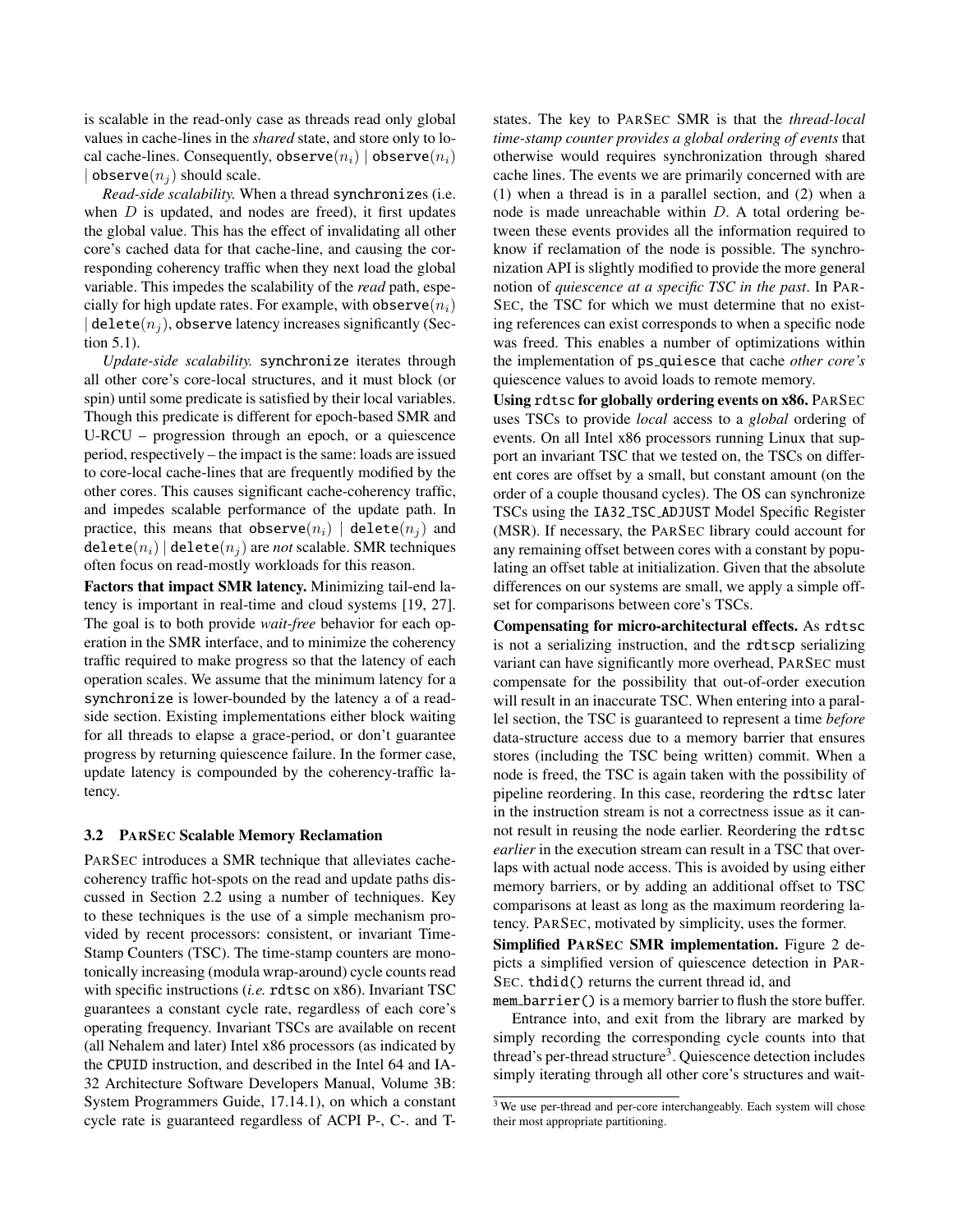```
struct parsec {
     struct thd_data {
         t sc<sub>-t</sub> enter, exit;
         struct quiesce_queue quiesce_q;
     \} thd_info [NUMTHDS];
};
void ps_enter (struct ps *ps) {
     struct thd_data *t = ps->thd_info [thdid ()];
     t \rightarrowenter = rdtsc();
    mem_barrier ( ) ;
}
void ps\_exit (struct ps *ps) {
    struct thd_data *t = ps\rightarrowthd_info [thdid()];
    t \rightarrowe x i t = rdtsc();
}
// A simple ps_quiesce (without any optimizations)
int ps_quiesce(struct ps *ps, tsc_t tsc) {
    for (int i = 0; i < NUMTHDS; i +) {
         struct thd_data *other = ps >thd_info [i];
         if (i == thdid()) continue;
         if ( other \Rightarrowexit > other \Rightarrowenter ) continue;
         if (\text{other} \rightarrow \text{enter} > \text{tsc}) continue;
         return 0; // not quiesced
     }
     return 1:
}
void ps_free (struct parsec *ps, void *node) {
     struct thd_data *t = ps \rightarrow thd_info[thdid()];mem_header (node)->tsc = rdtsc ();
    mem barrier () ;
    enaueue(&t->quiesce_q, node);
     while (keep\_reclaining()) {
         node = dequeue\_peek(&t->quiesce_q);if (!ps_quiesce(ps, mem\_header(node) -> tsc ))
              break ;
         reclaim ( dequeue(&t->quiesce_q ) );
    }
}
```
<span id="page-5-0"></span>Figure 2. A simplified implementation of PARSEC.

ing for them to either (1) exit their read-side section (*i.e.* when their exit timestamp is great than enter), or (2) enter the library *after* the time at which we're waiting for quiescence. This implementation demonstrates a key benefit to using TSCs: the read-side accesses only thread-local data, and the machine's TSC. Unlike other SMR techniques, there is no global value that is read on the read-side, that is modified when quiescing. In this simplified version, however, update does *not* scale. Each core that calls ps quiesce generates cache-coherency proportional to the number of cores in the system.

ps free in Figure [2](#page-5-0) adds the memory to be freed into a quiescence queue, to be reclaimed (and re-used) at a later point. It depicts how the freeing of a node must interact with the PARSEC SMR. The memory is freed by placing it into a quiescence queue (quiesce q) that is naturally ordered by TSC, then the system attempts to reclaim memory that has quiesced. Note that dequeue peek does not remove the node from the queue, just retrieves it. Each invocation of ps free there is a limit (encoded in keep reclaiming) on how many nodes are reclaimed to bound the cost of ps free.

Though omitted here for brevity, a simple proof by contradiction ensures that two threads both attempting to quiesce cannot deadlock.

### 3.3 PARSEC SMR Implementation Optimizations

This implementation is simple, but has a number of inefficiencies that we remedy in the PARSEC implementation. These optimizations include:

- 1. Avoid rdtsc in PARSEC exit. The overhead of the rdtsc instruction is around 20 cycles on our processor. Though this cost as been declining over the years (on Pentium 4 processors, it was over 80 cycles), we optimize for using only a single rdtsc on entrance. Upon exit, we simply set the exit time to enter  $+1$ . The key observation that enables this is that quiescence only compares enter and exit, thus to signal that a thread has exited PARSEC exit need only be greater than enter.
- 2. Leverage quiescence already performed by other threads. A particularly impactful optimization is that each core stores its last computed quiescence value in the same cache-line as enter/exit. This is directly used in future calls to possibly completely avoid accessing other thread's cache-lines. Further, when walking through other thread's structures, *their* computed quiescience TSC is used if it is sufficient. This optimization means that ps\_quiesce likely will *not* iterate through all other thread's structures, thus avoiding significant coherency overhead.
- 3. Avoid redundant calculations of quiescence. Iterating through each other thread's local structures causes cachecoherency traffic in the likely case that the remote cacheline is in the modified state. Additionally, they will be bounced back to the remote core when modified next. To optimize, we locally cache data for each of the remote threads. This data includes their last-observed enter and exit values, and the time when this thread cached those values (stored as cached). When determining if a thread has quiesced at a given time,  $t$ , the local values of enter and exit can be used if cached  $\geq t$ . The trade-off this approach makes is in memory usage. Each thread caches data for each other thread, thus requiring a total of  $O(N^2)$ memory where  $N$  is the number of threads. For OS-level code, we believe this overhead is acceptable as such tracking can be performed per-core rather than per-thread, thus limiting the amount of tracked data.
- 4. Spread coherency traffic across cores. Given the previous optimizations that avoid accessing *all* thread's structures in ps quiesce, thread 0's structure is disproportionately accessed by other cores. A simple optimization is applied wherein each thread starts accessing other thread's structures at a fixed offset based on its thread id. This alleviates the hot-spot of the first thread structure's cache-line.

In this way, the PARSEC runtime trades memory consumption for wait-free allocation assuming that there is no resource starvation. In Section [5.3,](#page-11-0) we see the case where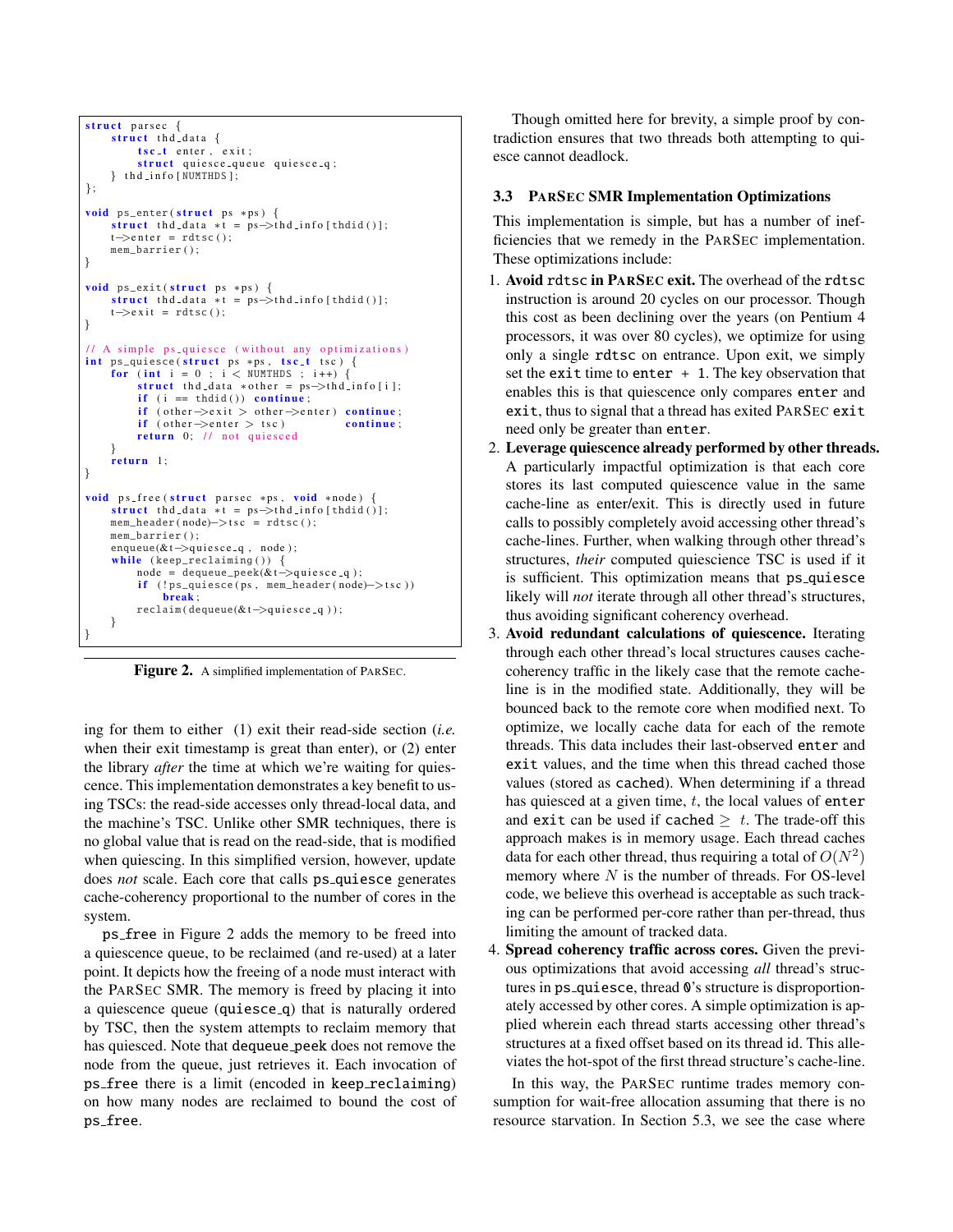

<span id="page-6-0"></span>Figure 3. Example of a thread (on the left in each frame) attempting to reclaim various nodes on the quiescence free list. The *start* and *end* values are the PARSEC *enter* and *exit* TSCs. The left frame shows the second optimization were the last computed quiescence time (10) is used to reclaim the first two nodes in the free-list without accessing other thread's cache-lines. The middle frame shows the thread iterating through the first two other threads, caching their start and end values for future use (for the third optimization). The second thread has computed a quiescence time (20) that is sufficient to free the next two items, thus avoiding the coherency traffic for touching the third thread's cache (via the second optimization). The right frame shows the use of the local cache of the other thread's start and end values (third optimization). We must access the first thread's values since our cached values were saved before the time we're attempting to quiesce at (using the cached value). We can avoid accessing the second thread as the cached start is *after* the time we're attempting to quiesce at (22), even though it could currently be in its parallel section (end < start). When accessing the third thread, we notice that it has exited its parallel section (end  $>$  start), thus we can set our quiescence to the most recent possible TSC (31), and reclaim the remaining two nodes.

such starvation does happen. Wait-free allocation/deallocation is an important guarantee (G4) as PARSEC seeks to be *predictable*, thus avoiding latency spikes that can result in outlier response times that are prohibitive not only in embedded systems, but also in data-centers [\[19\]](#page-14-2). Figure [3](#page-6-0) gives an example of some of these optimizations.

Nested parallel sections and granularity. Different parallel sections (*i.e.* using different struct parsec) maintain separate TSCs, and separately manage free memory. Thus, parallel sections can be nested. An alternative implementation of PARSEC could also enable nested instances of a single parallel section by maintaining a count of the number of times the parallel section has been nested, and maintaining the PARSEC TSC meta-data for the outer-most instance. In general, we believe that parallel sections should be relatively coarse (one per-system data-structure, or per-system). Not only does this save memory on PARSEC structures, but also simplifies system implementation. The main downside of this is that if some system paths take significantly longer than others, they might increase parallel section access latency.

## <span id="page-6-1"></span>3.4 PARSEC Memory Management

PARSEC includes a slab allocator [\[5\]](#page-14-10) for allocating and freeing memory with a typical interface. A slab allocator is used as opposed to a replacement for the more general malloc/free interface as system data-structures commonly use well-defined nodes with consistent sizes. Each allocation includes a header consisting of (1) a TSC field that, when non-zero, indicates that the memory has been freed,

(2) a pointer used to track the memory in the quiescence list, and (3) a pointer to the containing slab. The TSC is used in PARSEC's SMR facilities. PARSEC's slab allocator uses many of the accepted techniques for scalable memory management [\[25\]](#page-14-11) including thread-local allocation lists, and optimized treatment of "remote frees".

Figure [2](#page-5-0) includes a simplified version of the code for ps free. A quiescence queue holds all memory that has been ps freed, but has not been reclaimed for reuse. All such memory is tagged with the time it was freed which is used to assess quiescence. The quiescence queue is naturally sorted by quiescence times. The longer this queue is, the higher the chance that more memory will have quiesced, having accessed the fewest remote cache-lines. This leads to a memory versus scalability trade-off. We haven't thoroughly evaluated this trade-off, and we leave that as future work.

## 3.5 PARSEC Locking and Consistency

Node modifications must synchronize with respect to each other, and they must also be cognizant of concurrent lookups. This requires that care is taken when modifying pointers that connect nodes, as lookups proceed in parallel and follow those pointers. A number of techniques to consider this synchronization already exist. These include: (1) Direct atomic updates to single word fields, where such a simple solution is applicable. (2) Data-structure pointers can be updated using Read-Copy-Update which copies a node, modifies the copy, and uses a single atomic instruction to make an updated copy of a node visible. Many RCU data-structures require mutual exclusion between writers, thus prohibiting concurrent mod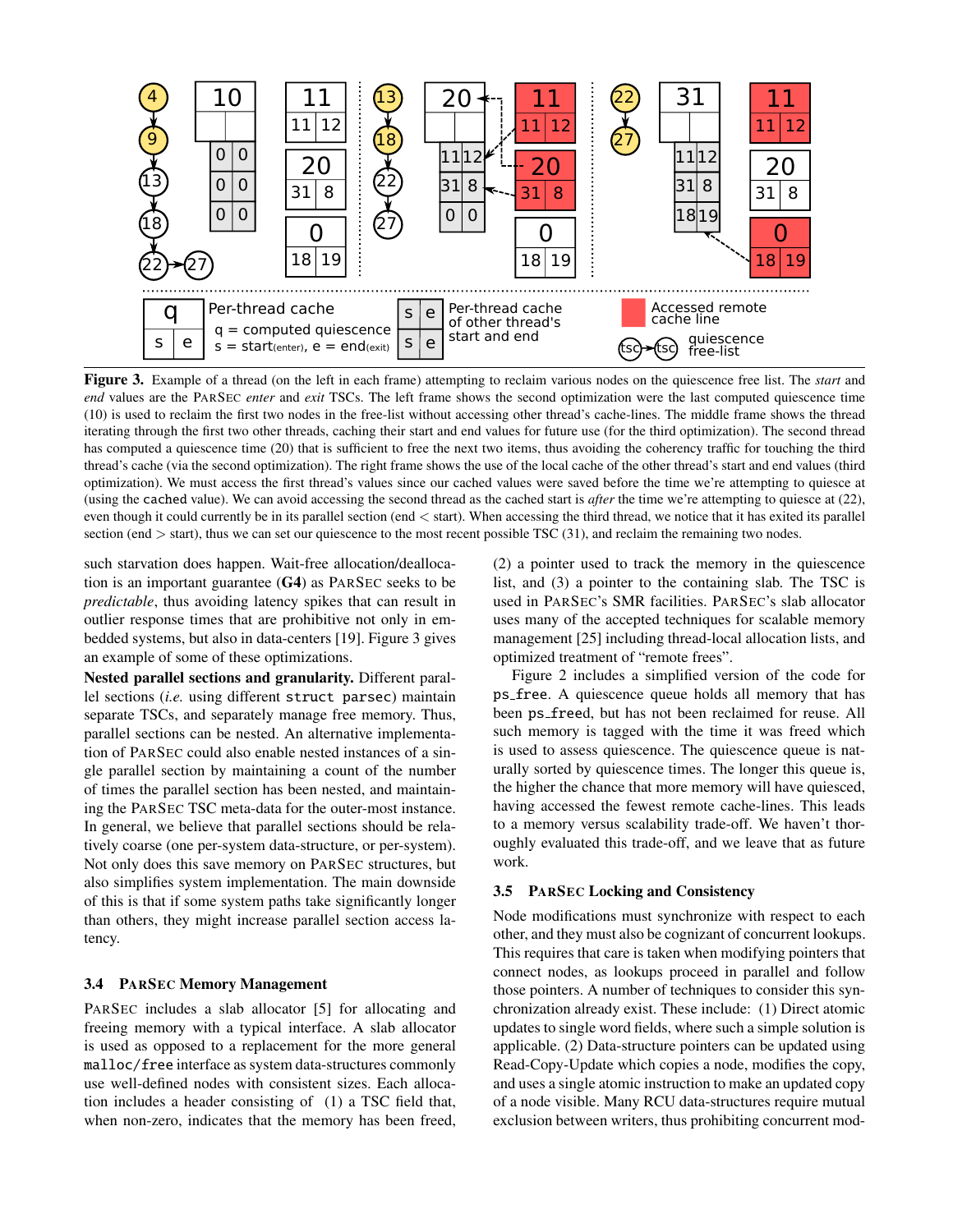ification. For specific data-structures [\[1\]](#page-14-12), this limitations has been lifted. Read-Log-Update (RLU) [\[21\]](#page-14-13) is a recent technique to atomically make multiple data-structure alterations visible using fine-grained locks, and a means to coordinate the redirection of readers. Both approaches benefit from the scalable TSC-based SMR in PARSEC. In this work, we consider another possibility: locks at the finest possible granularity – one for each node. This is a practical solution for complicated data-structures and is the most accessible and common to programmers.

Section [2.2](#page-2-0) describes the locking API for PARSEC that integrates locks with SMR. As previously described, the pointers that bind nodes together must be valid at all points (even after a node is freed) so that lookups don't fail. RCU datastructures share this constraint, thus are directly applicable. Modifications to a node must be atomically visible either by using direct atomic instructions, copying and updating as in RCU, or by using PARSEC locks in observe.

The different operations on the data-structure  $D$  synchronize with each other using different means:

- lookup $(n_i)$  | modify $(n_i)$  lookup issues only datastructure loads, while modify requires lock acquisition. Synchronization between these operations is implicit: pointers and data required by the lookup procedure must be treated as immutable, or atomically update-able (*i.e.* using atomic instructions with RCU). Access to more complex data requires a lock. However, this lock is at the finestpossible granularity, causing cache coherency traffic *only* to threads accessing the same node.
- modify( $n_i$ ) | delete( $n_i$ ) The locking API in Section [2.2](#page-2-0) enables explicit synchronization between lock acquisition and memory free. Lock acquisition can fail if a contending thread frees the node, and a thread that owns a lock frees the node by both releasing the lock, *and* freeing the memory. The node is marked as free before the lock is released, and a contenting thread takes the lock, then checks if the node is freed.
- lookup $(n_i)$  | delete $(n_i)$  PARSEC's SMR ensures that a node's memory is not reclaimed until all concurrent lookups have completed. This maintains a consistent state within the node, compensating for races between deletion, when a node is removed from the structure (*i.e.* made unreachable), and concurrent reads.

Both modify and delete require a thread to own the lock for an object, so they are trivially consistent with other like operations.

The modifications made while a node is locked, and the locking requirements for different modifications, differ for each structure. For example, a tree structure might require that a parent is locked to perform modifications to its immediate children.

## <span id="page-7-0"></span>3.6 PARSEC Namespace Management

PARSEC includes facilities for namespace management. Namespace management is included in PARSEC not by necessity (as with memory management), rather because they are commonly used for lookup in system data-structures, and are efficiently implemented using PARSEC SMR. A PARSEC namespace manages a flat scalar namespace of identifiers (ids) and is used to associate these ids with nodes in the data-structure. System-level, request-driven code must often translate between an opaque identifier (*i.e.* a safe token exposed to user-level), and a node within a kernel datastructure. Allocation and management of file-descriptors has been shown [\[6,](#page-14-1) [10\]](#page-14-14) to be required for system scalability. The Virtual Memory (VM) subsystem provides another example . When page-faults occur within Linux, the vm area struct corresponding to the address at which the fault occurred is located via a lookup in a red-black tree protected via a read-write lock. The synchronization around this lookup structure inhibits scalability [\[8,](#page-14-15) [9\]](#page-14-16).

PARSEC namespaces address the scalability problems of traditional implementations by providing lookup that does not require stores to non-local memory, and scalable allocation/free of identifiers using the same PARSEC techniques as memory allocation. The namespace facilities are implemented using lock-less radix tries to put tight bounds on lookup latency (proportional to the height of the tree). Leaf entries contain identifier structures that are tracked as memory (*i.e.* they share the same header as slab memory objects). When an identifier is deallocated, it is only reused *after* quiescence has been achieved for the time when it was deallocated. This enables references within the data-structure to the ids of other nodes. Separate allocation lists track different sizes of id extents within a namespace, thus enabling the allocation of multiple contiguous ids. This is useful, for example, when multiple contiguous pages are requested by mmap.

Some applications might not utilize the namespace facilities of PARSEC (for example, see Section [5.2\)](#page-10-0). However, they provide a reasonably common functionality, with a focus on scalability by using the very support that PAR-SEC provides for reclaiming deallocated namespace identifiers. Additionally, they emphasize a focus of PARSEC: synchronization-free lookup. Thus we believe they are an integral aspect of the PARSEC abstraction.

#### 3.7 Custom Grace Periods in PARSEC

Grace periods around memory reclamation are based on the TSCs for all thread's entry into and exit from parallel sections. PARSEC provides the ability to provide a function that provides a customizable semantic for grace periods. When the allocator ascertains that a normal grace-period has passed, and is going to reuse a previously allocated item, this function is queried to determine if it can currently be reused. This is used in conjunction with the grace periods required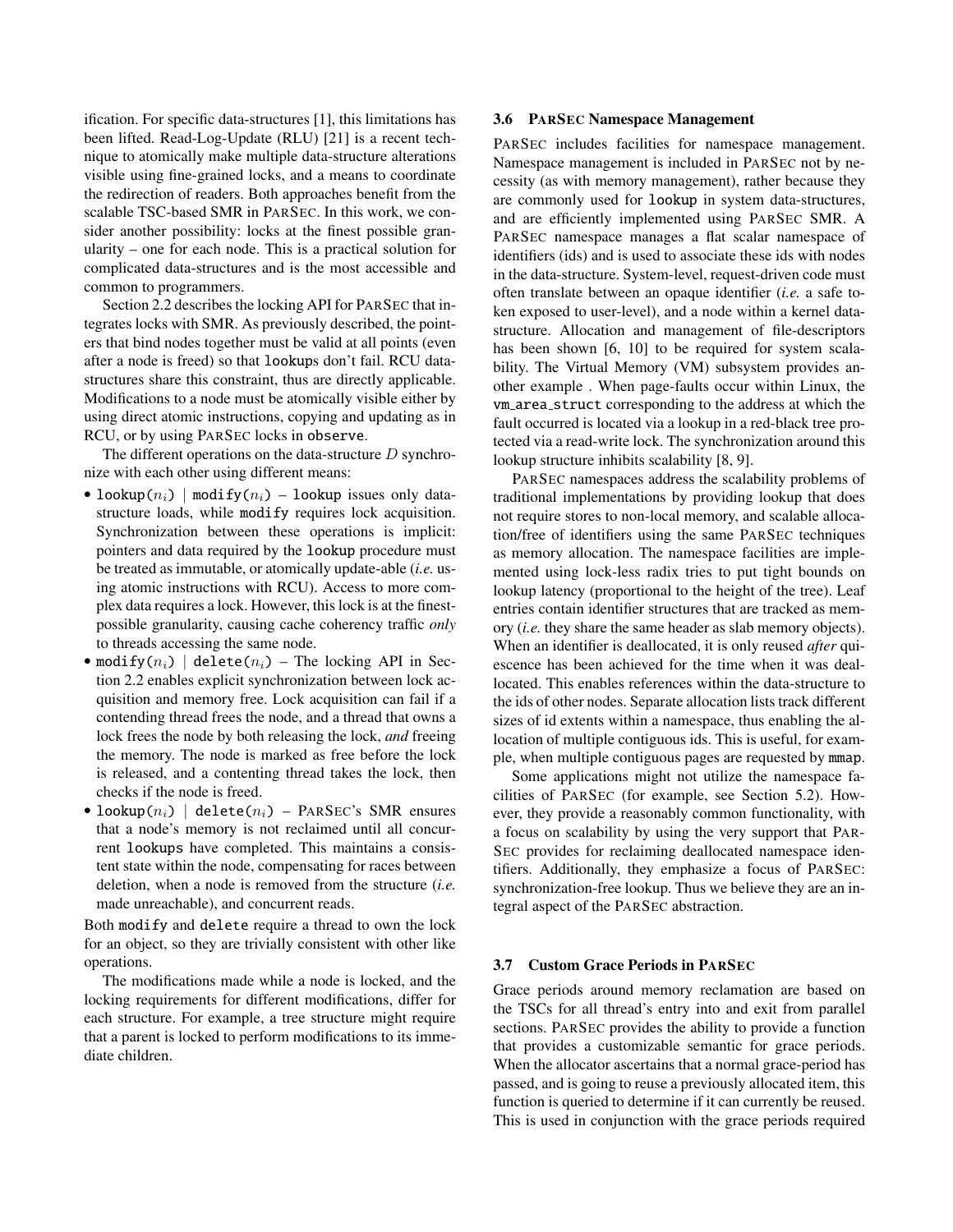by the SPECK [\[27\]](#page-14-0) system to manage kernel resources, as detailed in Sections [4](#page-8-1) and [5.3.](#page-11-0)

# <span id="page-8-1"></span>4. PARSEC Example: Virtual Memory Mapping Management

We investigate the application of PARSEC to the management of process virtual address spaces within a the virtual memory management code of a  $\mu$ -kernel. This application will be evaluated in Section [5,](#page-8-0) but we introduce its structure here. We focus on a traditional  $\mu$ -kernel interface for the recursive model of address spaces [\[20\]](#page-14-8). The general semantics of this structure have been adopted in capability management systems as well [\[14\]](#page-14-17), showing its broad relevance. The API enables the granting, aliasing, and (recursive) revocation of memory pages across address spaces. The API follows:

- vaddr\_t grant(size\_t npages) Request the allocation of npages new pages into the requesting address space. Return the virtual address (vaddr\_t) of the base of the mapping.
- void alias(pid\_t from, vaddr\_t mapfrom, pid\_t to,  $vaddr_t$  mapto, size\_t npages) – Create shared memory (aliasing npages physical frames) from the calling address spaces into another specified address space.
- void revoke(pid\_t p, vaddr\_t mapat, size\_t npages) – Remove *all* mappings that have been aliased from the given mapat npages virtual addresses in the processes p, including any recursive mappings.

This API is generally used in a  $\mu$ -kernel for servers providing some service to clients to transfer mapped memory to the clients, or vice-versa. When a process terminates, or reclaims memory, it revokes granted and aliased pages.

The revoke call warrants an intelligent, tree-based backing data-structure consisting of mapping structures. This structure is often called the "mapping data-base". Each alias creates a parent/child relationship, and revoking a mapping must unmap the entire subtree (all children, grandchildren, etc...). Each physical frame is represented by a frame structure which is the root of each of these mapping trees. A similar structure is used to track memory in L4  $\mu$ kernels [\[26\]](#page-14-18), and Linux tracks similar relationships using its vm area structs.

To maintain consistency for parallel accesses to this datastructure, the most naive implementation uses a lock for the entire structure. A lock per-process for general operations is insufficient as mappings between components refer to each other. A lock per-frame is reasonable, but a mapping between a process and virtual address to the actual frame requires a data-structure with consistency guarantees. This is required to implement  $O(1)$  alias and efficient revoke. As with many tree structures, fine-grained locking can be used. However, this often requires either root-first walks through each frame's mapping tree to adhere to parent-first lockordering protocols, or per-mapping node reference counting to enable direct pointers to mapping nodes, and per-virtual address space locks.

Consistency in the mapping-database. Though the tree structure can be walked directly, PARSEC namespaces are used to enable direct lock- and reference counting-free lookups of mapping nodes. At this point, traditional concurrency mechanisms such as locks, or atomic operations on simple pointers can be used. If traversals of the mapping tree can proceed in parallel with mapping update (*e.g.* modification of the list of child alias mappings), then care must be taken to make modifications to the data-structure such that readers will not see the structure in an inconsistent state. This is directly analogous to how RCU-based lists are managed [\[13\]](#page-14-5), for example. In our case, we err on the side of ease of implementation, and rely on PARSEC namespace lookups to find the target mapping node, and only traverse the tree structure once we've taken a lock for the node. PAR-SEC namespaces are used to allocate/deallocate, and lookup virtual addresses (one namespace per-process), and physical frames.

The use of mapping locks is similar to traditional finegrained locking structures *except* that the lock is taken only on the node where it is required. Importantly, read-side parallel sections enable wait-free, scalable and efficient lookup through the multiple namespaces to find the proper mapping node, and locks are only used at that *finest-granularity*. Parallel modifications impacting different mapping structures will scale (*i.e.* modify( $n_i$ ) | modify( $n_j$ )). Given that proper memory management discourages parallel munmap or mmap to the same virtual address (as one of the parallel requests must fail), this scalable access is the common-case .

# <span id="page-8-0"></span>5. Experimental Evaluation

The goals of our evaluation of PARSEC include:

- to micro-benchmark and understand the performance and scalability properties of the PARSEC SMR techniques, and compare them existing mechanisms,
- assess the scalability of PARSEC's memory and SMR facilities when integrated into an application; and
- to evaluate the full complement of PARSEC's capabilities including the management of namespaces and different quiescence periods in a system-level service.

## <span id="page-8-2"></span>5.1 Evaluation of PARSEC Quiescence and Reader **Overhead**

Here we conduct a set of micro-benchmarks to evaluate the overheads of PARSEC quiescence and "read-side" sections. We compare against general-purpose User-space RCU (henceforth referred to as U-RCU), epoch-based SMR implementation, read-write locks (specifically the brlock variant that optimizes for core-local read locks), and MCS locks as a baseline for scalable locking. We utilize the epoch, brlock, and MCS locks that are implemented in the Concurrency Kit [\[7\]](#page-14-19). The goals of this evaluation are to (1) deter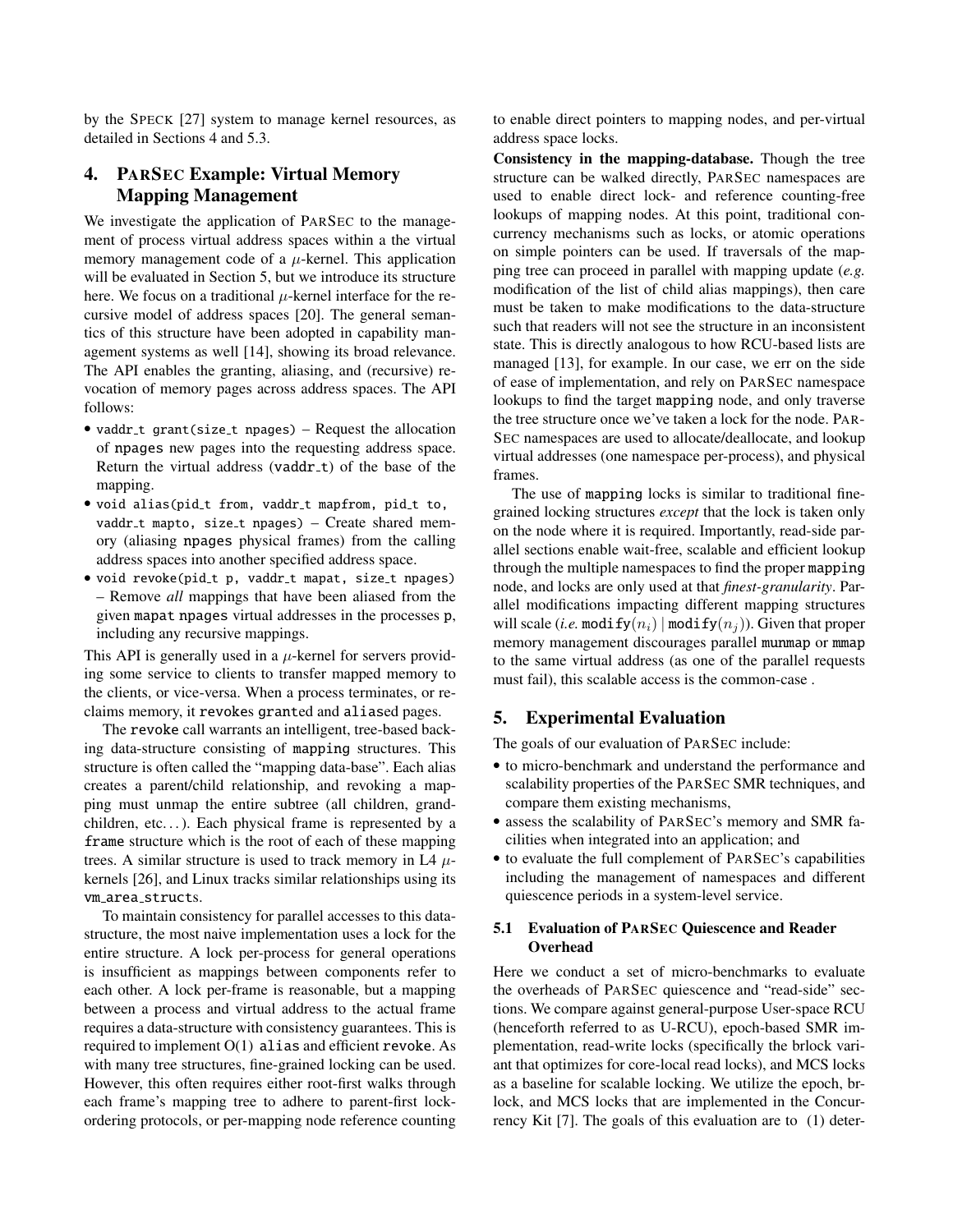mine the overhead and scalability of these PARSEC operations, and (2) to compare them to comparable operations of existing approaches. The U-RCU implementation is general in that it can be used in preemptible, user-level code, and only relies on the user to harness the previously introduced, simple API. This implementation is described in Section [2.](#page-1-0) We also compared against the version of U-RCU that uses cross-core signals for quiescence, but found that the updatepath results very quickly degenerated to 10s of ms latencies, so we don't include those results here. Both the U-RCU and epoch SMR implementations generate cache-coherency traffic on both the read and the update paths when there are any updates.



<span id="page-9-0"></span>Figure 4. PARSEC  $\mu$ -benchmark: Read-only Workload Benchmark configuration. To evaluate the performance of U-RCU and PARSEC, we conduct experiments with no data access inside the read-side section, to measure only the pure overheads from each technique. Two types of operations are considered:

- 1. read operations, which evaluates the overhead of the readside logic which includes ps\_enter and ps\_exit for PAR-SEC, rcu\_read\_lock and rcu\_read\_unlock for U-RCU, and comparable functions for epoch; and
- 2. update operations, which generally involve triggering the synchronize interfaces for U-RCU and epoch, and involves the freeing and allocation of a node (a cache-line in size) in PARSEC.

These update operations emulate the synchronization needed by a data-structure modification, *e.g.* delete a node from a linked-list and then insert a new one, or adding a node to a data-structure. The allocation operation in PARSEC detects quiescence; but different from U-RCU, the quiescence in PARSEC is relative to the time point in the past for the memory at the head of the quiescence queue. We also include brlock and MCS locks in the evaluation as a point of context.

Since an update operation involves quiescence state detection, which often comes with cache-coherent traffic, it impacts not only update performance, but also read performance. To evaluate the overhead of read / update under different workloads, we generate request traces with different read / update ratios. For each trace with a specific average update ratio, 10 million requests are generated following a uniform distribution. To avoid expensive random number generation function calls within the evaluation loop, we pre-generate the trace of which operation (read vs. update) should be conducted, and each thread iterates through a separate partition within that trace. Thus more memory traffic is generated than for the SMR operations in isolation. We do not believe this significantly impacts the results as most overhead results from coherency traffic.

Evaluation platform. All experiments in the paper are conducted on a system consisting of four sockets of Intel Xeon E7-4850, each one has 10 cores, clocked at 2.0 GHz. Hyperthreading is disabled, leading to 40 cores in total. Benchmark is run on different core counts (namely 1, 10, 20, 30 and 40) to measure scalability. The minimal number of sockets is always used.

Benchmark Results. Figure [4](#page-9-0) shows the read throughput of both PARSEC and U-RCU with a read-only workload. The "Speedup" is relative to the cost of PARSEC on a single core, thus should only be directly related to the PARSEC lines. With no updates, both U-RCU and PARSEC achieve nearlinear scalability as no shared cached-lines are modified. The timestamp based quiescence-state tracking of PARSEC has a straightforward read operation, which contributes to lower overhead. All operations take under 100 cycles, so this overhead would likely be dwarfed by data-structure latencies in a real system. This experiment mainly confirms that the overhead for using rdtsc in PARSEC does not preclude its competitiveness, even in read-only workloads.

Figure [5](#page-10-1) includes the read / update throughput for three different update ratios: 10%, 50%, and 90% update requests respectively. All the graphs reporting the update throughput use a log-scale due to the wide gap between different system's throughput. With 10% updates, PARSEC maintains roughly the same read performance as the read-only case, because the update operation in PARSEC rarely loads the cache-lines that are modified by readers (in their core-local structures) because of the optimizations described in [3.4.](#page-6-1) This is to say that the update operation likely doesn't traverse all other core's structures, and when it finds a quiescence TSC, it can apply it to significant portions of its alreadyfreed memory. With 50% and 90% updates, the read-path throughput does decrease (from around 1150 million requests/second down to 950) as it becomes more common for the reader to write the TSC into a cache-line in the shared state. Due to the quiescience optimizations, the update operation in PARSEC is relatively efficient and scalable, even up to 90% updates.

On the other hand, the read performance of the other SMR techniques is negatively impacted because the update operation frequently modifies shared cache-lines, and moves into a shared-state, cache lines that are soon to be stored to. The throughput of the update operations of the other SMR techniques is also significantly impacted by increased parallelism. This behavior quickly degenerates into each core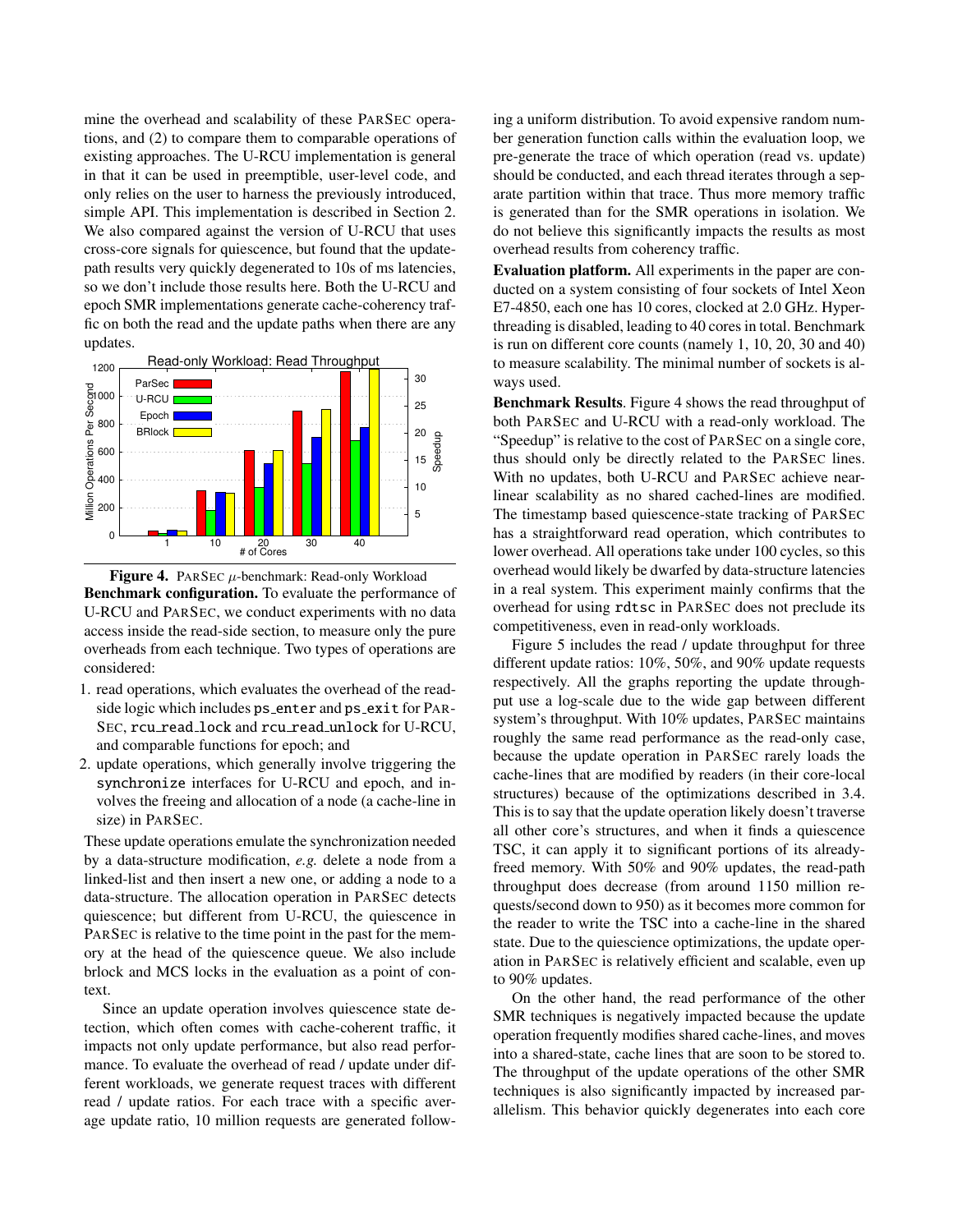

<span id="page-10-2"></span><span id="page-10-1"></span>

loading cache-lines that are soon to be modified within the core-local structures of each other core. Neither U-RCU nor epoch-based SMR implementations are expected to scale with significant update rates, however, it is impressive that epoch maintains performance on-bar with MCS locks. Both brlocks and MCS locks are present for context for the performance and scalability of popular read-write, and scalable spin-locks.

Figure [6](#page-10-2) shows the 99th percentile latency of read and update operations with 10% and 50% updates. The most important factor here in maintaining a low latency is that PARSEC is wait-free by design. This improves the latency and predictability of both read and update operations. This wait-free design, compared to the synchronize operations in U-RCU and epoch, combined with the update-path optimizations in PARSEC result in a significant reduction in tail-end latency.

## <span id="page-10-0"></span>5.2 Memcached

To evaluate the use of PARSEC in an existing system, we use memcached, an in-memory cache commonly used in datacenters [\[24\]](#page-14-20) to cache data-base results. We believe this application is representative of many caching workloads (*e.g.* the directory cache in kernels), and gives guidance for how to adapt an existing code-base to use PARSEC.

As pointed out in [\[15\]](#page-14-21), the stock memcached has a number of significant scalability bottlenecks caused by locks, reference counting, and LRU list maintenance. These bottle-



<span id="page-10-3"></span>Figure 8. Memcached 99th Percentile Latency in log-scale. CRP = Cache Replacement Policy

necks are sufficient to prevent scalable execution (see "Stock MC" in Figure [7\)](#page-11-1). The main optimization for scalability that memcached performs is to use a concurrent hash-table where each hash-table entry (and associated linked-list of items) has a separate lock. Thus, before applying PARSEC to memcached, we first improve the scalability by using the following existing techniques from [\[15\]](#page-14-21): (1) use the CLOCK cache replacement policy instead of the LRU in the stock implementation which prevents the modification an item's cacheline *every* time it is accessed; and (2) use MCS locks to replace the simple (unscalable) spin-locks. Both techniques improve the scalability considerably. However, scalability is still rather limited – as shown by the "Modified MC" in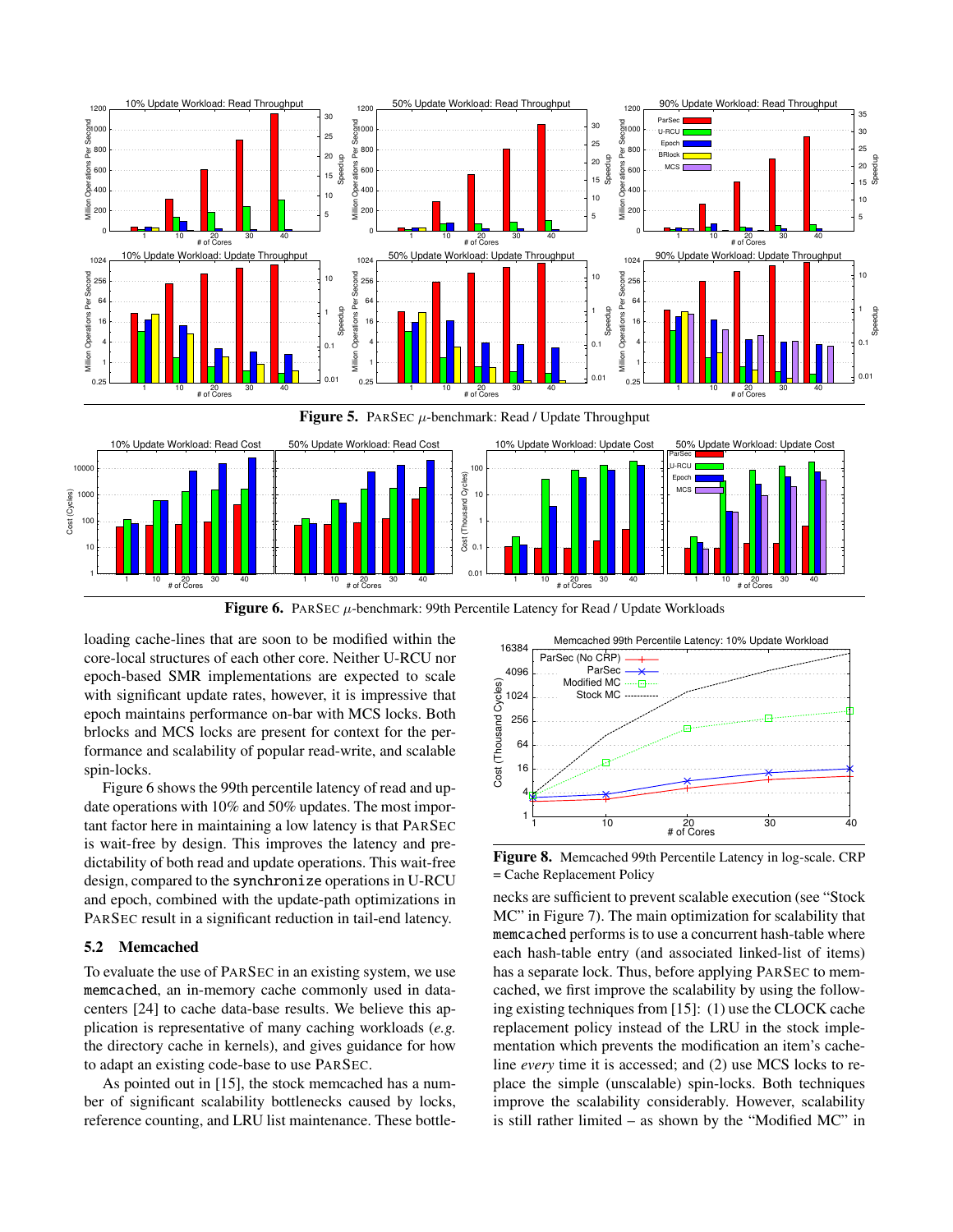

<span id="page-11-1"></span>**Figure 7.** Memcached Throughput w/ Different Workloads. CRP = Cache Replacement Policy

Fig. [7.](#page-11-1) PARSEC is used to further increase the scalability of the system by utilizing its SMR and memory management facilities.

PARSEC memcached. Cache memory is managed by PAR-SEC. New items are allocated from the PARSEC allocator, while freeing an item returns it to the allocator. Same as in the stock memcached implementation, updating an existing key is a 2-step operation: 1) allocate an item for the new key, link it into the hash table, and after that 2) release the unlinked old item. One notable difference in implementation of the PARSEC-based memcached is the cache eviction: when eviction is required by the addition of new items, instead of the existing behavior which reuses that memory for the new item, the evicted item is returned to the free-list; then another allocation is made to get memory for the new item. The amount of memory for the PARSEC allocator is relatively small  $(< 1,000$  items), but the list is long enough to enable wait-free quiescence, thus efficient reclamation of items. Our initial plan was to replace the hash-table with a manually managed namespace from PARSEC, however the benefit in this case was not significant enough to warrant the additional changes it would require.

After changing memcached to use PARSEC managed memory, an additional improvement is made to alleviate the contention caused by the CLOCK replacement policy (using a lock-protected linked-list): instead of using a single CLOCK list, 64 separate lists are created utilizing part of the PARSEC namespace management. Hashing is used to determine the target CLOCK list. Higher partitioning than 64 didn't result in improvements.

The result of these changes is that get requests are satisfied without any lock acquisition or synchronization beyond ps enter and ps exit. Updating the hash-table's linked lists still requires the acquisition of the hash-table entry's lock.

To evaluate the PARSEC-based memcached, we compare four different implementations: 1) stock memcached, 2) modified memcached (w/ MCS lock and CLOCK replacement), 3) PARSEC memcached (w/ all improvements above) and 4) PARSEC memcached with no cache replacement policy. The last one removes the cache replacement policy entirely, to show the upper bound of an ideal, scalable replacement policy. All implementations are based on memcached version 1.4.22. Similar techniques to [\[15\]](#page-14-21) are used in the evaluation: traces with get / set requests are

generated using YCSB [\[11\]](#page-14-22) with the specified set percentage, following a zipfian distribution. Each trace contains 10 million requests (16-Byte key and 32-Byte value), which will be partitioned by multiple threads on different cores. To concentrate the evaluation on cache scalability, the throughput is measured locally in the single memcached process, bypassing all the network related layers. Memory capacity is made sufficient for the cache contents. One thread per-core processes the generated requests by invoking memcached in a tight loop.

Fig. [7](#page-11-1) shows the cache throughput with 3 different configurations: read-only, 10% set and 20% set. The 20% updates is already higher then the typical real-world workload reported in [\[24\]](#page-14-20). The speedup shown in graphs is relative to the single-core PARSEC case. Note that in the readonly case, PARSEC with no cache replacement policy is a completely read-only workload – the only memory writing required in the PARSEC-based get operation is for the CLOCK policy. In that case, the performance is limited by the memory bandwidth, instead of cache-coherency. In all cases, PARSEC memcached tracks the no replacement policy cases reasonably. Higher set ratios impact PARSEC throughput, but not as dramatically as other approaches. Fig. [8.](#page-10-3) depicts the 99th percentile latencies for the systems. The PARSEC-based approaches have lower latency by a factor of 32 on 40 cores.

## <span id="page-11-0"></span>5.3 Virtual Memory Management

To evaluate the full range of SMR, memory management, namespace management, and customizable grace-periods, we adapt the virtual memory manager in the COMPOSITE component-based system [\[27\]](#page-14-0) to use PARSEC. For the purposes of this paper, SPECK is the kernel of COMPOSITE, and is a modern  $\mu$ -kernel with virtual memory mapping management defined in a user-level component (the processequivalent in COMPOSITE). That component has access to the kernel's APIs that enable it to map and unmap to the page-tables of the components it manages. This virtual memory management's component data-structures have already been described in Sections [4.](#page-8-1) We focus on extending Wang et al.'s work on SPECK as the kernel uniquely uses internal grace-periods to track kernel data-structure liveness, and TLB entry liveness. PARSEC's unique facilities for managing resource around different grace periods (Section [3.8\)](#page-0-0) enable the use of the kernel's scalable operations. This appli-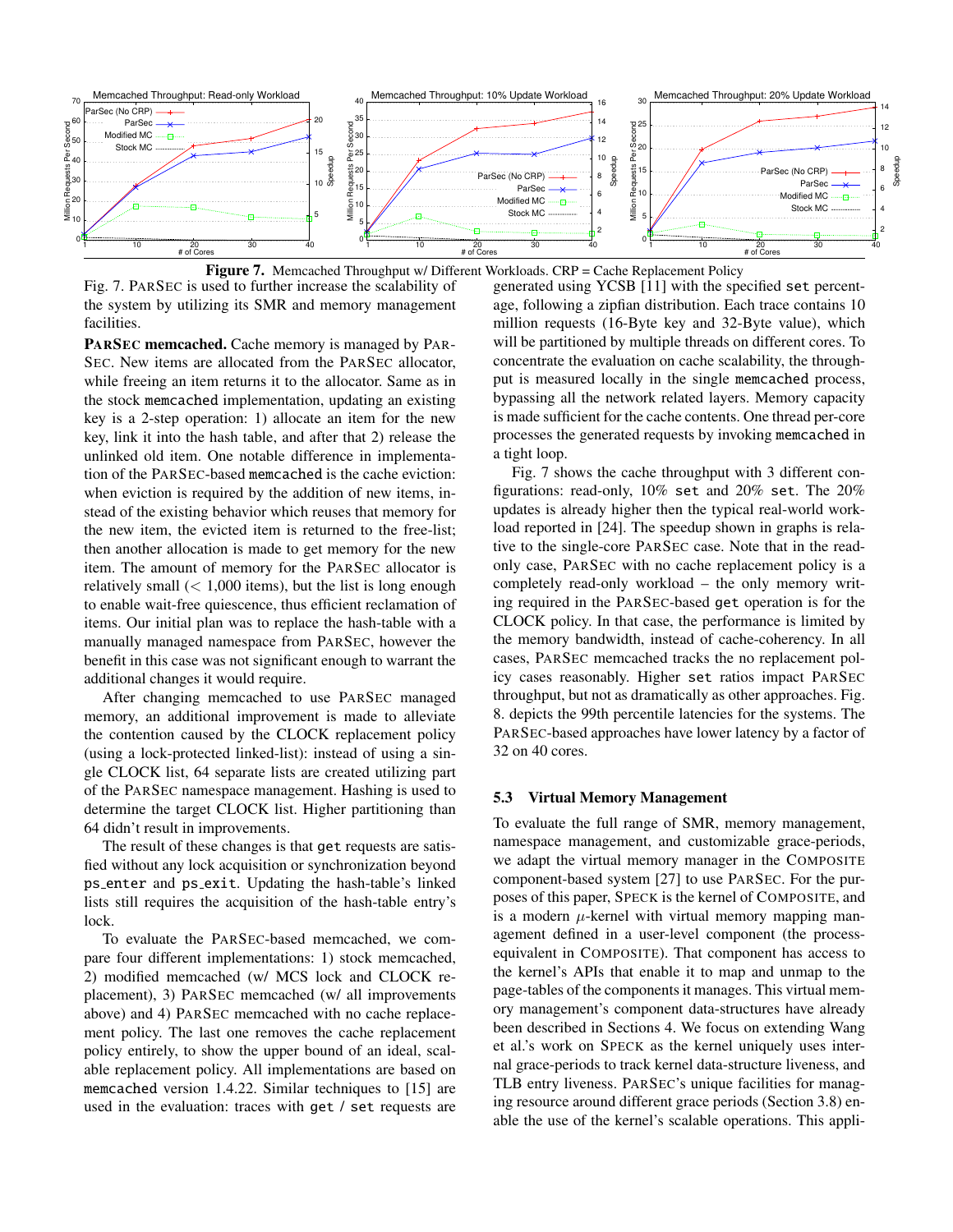

<span id="page-12-0"></span>



<span id="page-12-1"></span>Figure 10. 99th Percentile Latency of mmap / munmap in Linux and COMPOSITE

cation of PARSEC harnesses the flexible support for multiple quiescence periods as required by the SPECK  $\mu$ -kernel.

This subsection evaluates the PARSEC-based memory management component in COMPOSITE. The data-structure used are detailed in Section [4.](#page-8-1) PARSEC is used to support SPECK-specific supports the configuration of grace-periods used to reclaim different resources (Section [3.8\)](#page-0-0). SPECK requires the following grace periods to be used when activating and deactivating different kernel resources: (1) kernel memory resources cannot be reused until a grace period has elapsed commensurate with a kernel worst-case execution time (maximum latency), and (2) the physical memory and virtual address for a mapping, when *unmapped*, cannot be reused until all TLBs have been flushed. Though this can be done eagerly, COMPOSITE schedules predictable TLB flushes, which removes the need for non-scalable TLB shootdowns. A grace-period for these resources is commensurate with the inter-TLB flush latency (10ms in our system). Namespace management in PARSEC is used to manage physical memory allocation, virtual memory allocation (per-client address space), and to lookup the namespace for a specific client. Note that SPECK supports safe user-level management of kernel memory [\[27\]](#page-14-0) as in [\[14\]](#page-14-17). However, the kernel relies on the manager to decide which of the physical frames the manager has access to, to use for any given mapping. Memory for the mapping structures is provided using PARSEC's memory management functions.

We capture the memory mapping trace from Metis  $[22]$  – a shared-memory MapReduce library – that computes word inverse indexing (similarly used in [\[9\]](#page-14-16)). As the memory al-

locator [\[25\]](#page-14-11) used by Metis never returns memory to OS, memory unmap is not performed by the program. To evaluate both mmap and unmap, we simply unmap all the mapped regions after executing the trace once, and repeat the trace again. The trace is based on a input size of 128MB, which allocates ∼650MB of memory during MapReduce. Linux kernel 3.10.10 is used to run the same traces for comparison. Memory is touched after each mmap call to ensure physical memory is committed. The map/unmap trace is repeated 10 times (*i.e.*, for each core count in Linux and COMPOSITE). The last core is reserved for system tasks, leaving 39 cores used for the benchmark.

The trace contains two types of mapping requests: single page and 1024 pages. Less than 5% of the requests are for 1024 pages. Fig. [9](#page-12-0) reports the average cost of each case separately, while Fig. [10](#page-12-1) reports the 99th percentile latencies. In all cases, PARSEC in COMPOSITE has lower overhead than the Linux equivalent, with the exception of unmapping on  $\leq 20$  cores. This is because the Linux kernel delays the expensive operations (*e.g.* TLB shootdown) to future mmaps, which dominate the overhead in Linux.

In COMPOSITE with PARSEC, the overhead also increases with more cores, but less severely. Though there is little shared cache-line contention, overheads still increase due to the sharing of other resources (*e.g.* LLC and memory bus), which are triggered by accessing a large amount of memory concurrently. Linux arbitrates parallelism over vm area structs and the page management structures using conventional means which carry significant scalability overheads [\[6\]](#page-14-1). Though it has improved in avoiding TLB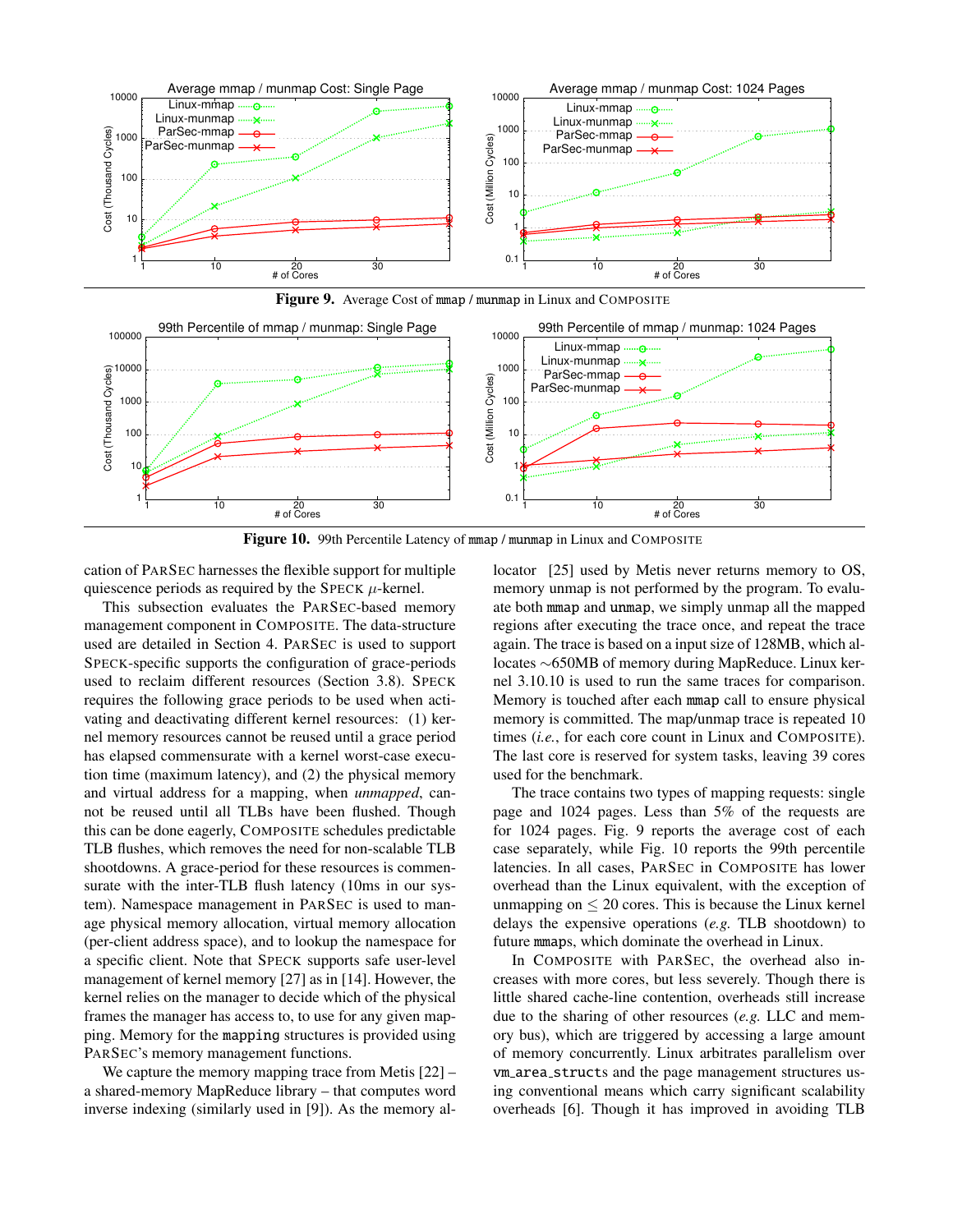shootdowns when possible, the PARSEC-based VM manager still demonstrates performance at higher core counts with an improvement of more than a factor of 100.

# <span id="page-13-0"></span>6. Related Work

Mission: scalability. Both the Laws of Order [\[3\]](#page-14-24), and the scalability commutivity rule [\[10\]](#page-14-14) provide a insight into a core factor that determines an API's or a data-structure's scalability. Generally, if operations within the API commute, they *can* be implemented scalably. If not, they require expensive operations that modify shared cache lines. PAR-SEC demonstrates that a scalable version of SMR can be implemented, and uses that SMR (along with configurable grace periods) to reclaim and reuse namespace descriptors, a key to enabling the scalability of file-descriptors and virtual memory pages. This is, in a sense, automating the advice from [\[10\]](#page-14-14).

Quiescence and memory reclamation. Read Copy Update (RCU) and its user-level variant in U-RCU provide quiescent-state detection [\[13\]](#page-14-5). RCU focuses on low overheads for read-mostly workloads, while modifications must be require atomically visible and often rely on quiescence. Epoch SMR [\[17\]](#page-14-4) uses the passage of epochs, and per-epoch limbo-lists to track grace-periods. To increase RCU scalability, predicate RCU [\[2\]](#page-14-25) attempts to lower the cost of quiescence by altering the RCU API. Citrus trees [\[1\]](#page-14-12) are binary trees that use RCU and enable concurrent writers. PARSEC SMR scales well and uses the notion of ascertaining quiescence at a specific time in the past, paired with timestamped frees to provide wait-free SMR.

Other implementations of SMR exist including quiescentstate detection on context-switches in non-preemptible Linux kernels, and the non-default API in U-RCU that uses quiescence (i.e. urcu-qsbr) Such approaches can often remove the memory barrier in ps enter, and rely on system, or application-specific calls to declare a lack of references into the data-structure at which points memory is reclaimed. PARSEC only relies on applications to wrap data-structure accesses in enter/exit calls, thus using a more conventional API.

Parallel data-structures. ASCY [\[12\]](#page-14-7) provides a survey of lock-free, lookup data-structures. They provide guidance for efficient parallel data-structure implementation by relating sequential memory accesses to the parallel structure's. RLU [\[21\]](#page-14-13) enables multiple data-structure modifications that atomically activate, thus co-existing with parallel lookups. Both of these papers rely on SMR and some of the specialized ASCY structures also use locks.

Parallelism support within operating systems. Key scalability bottlenecks in existing systems such as Linux often center around liveness monitoring (*e.g.* reference counting), and concurrency control (*e.g.* locks) [\[6\]](#page-14-1). Tornado [\[16\]](#page-14-26) uses distributed reference counts and clustered objects to provide a programmatic framework for scaling. However, such techniques often still rely on shared cache-lines which PARSEC avoids. Corey takes a different approach by enabling applications to control the namespaces in the kernel used to access resources. PARSEC shares the observation that namespace lookup and management significantly impact scalability, but provides a *framework* for the implementation of scalable system services.

RCU relies on SMR and uses atomic updates of copied, then modified, versions of nodes to handle updates. Updates are often mutually serialized, and along with the overheads of the RCU SMR quiesce, the focus RCU is on readmostly workloads. Read-Log-Update (RLU) [\[21\]](#page-14-13), on the other hand, updates structures using a mechanism to make multiple stores atomically visible along with locks to coordinate writers. In this paper, we've focused on accommodating a consistency API similar to traditional locks. Datastructures that require atomic modifications to many nodes would benefit from RLU. Both RCU and RLU rely on SMR and could benefit from PARSEC SMR.

Bonzai trees [\[8\]](#page-14-15) use RCU to implement scalable parallel lookup of virtual memory structures in the Linux kernel. Radix VM [\[9\]](#page-14-16) applies a radix trie structure to the VM lookup data-structures with embedded locks to shrink the granularity of concurrency control. Scalability research in L4 [\[26\]](#page-14-18) introduces dynamic lock granularity on mapping trees, with custom, kernel-specific lookup mechanisms. PARSEC provides a mechanism enabling generic data-structures to have fine-grained locking with scalable lookup and memory management. It is informed by the previous work, and expands on those ideas (*e.g.* radix tries and RCU).

# <span id="page-13-1"></span>7. Conclusions

This paper introduces the *parallel sections* abstraction, that enables the implementation of data-structures with finestgrained application of consistency mechanisms such as locks, while enabling parallel lookups with no explicit synchronization. PARSEC SMR provides memory reclamation with liveness based on a *global* ordering of events, based on *local* access to time. PARSEC namespace management enables scalable descriptor allocation, and efficient lookup. All PARSEC operations are wait-free, thus avoiding latency spikes due to contention. Results show that PARSEC SMR scales better and has higher performance for read and update heavy workloads than existing SMR mechanisms. A PAR-SEC-enabled memcached has a throughput between 2.5x and 5x higher, with 99th percentile latencies 30x lower. A virtual memory mapping manager in a  $\mu$ -kernel that uses PARSEC outperforms Linux by up to a factor of 100x.

Acknowledgments. We'd like to thank our shepherd, Robert Morris, and the anonymous reviewers for their feedback that has significantly improved the quality of this paper. We'd also like to thank Samy Bahra, the author of the Concurrency Kit, for his useful feedback throughout the process.